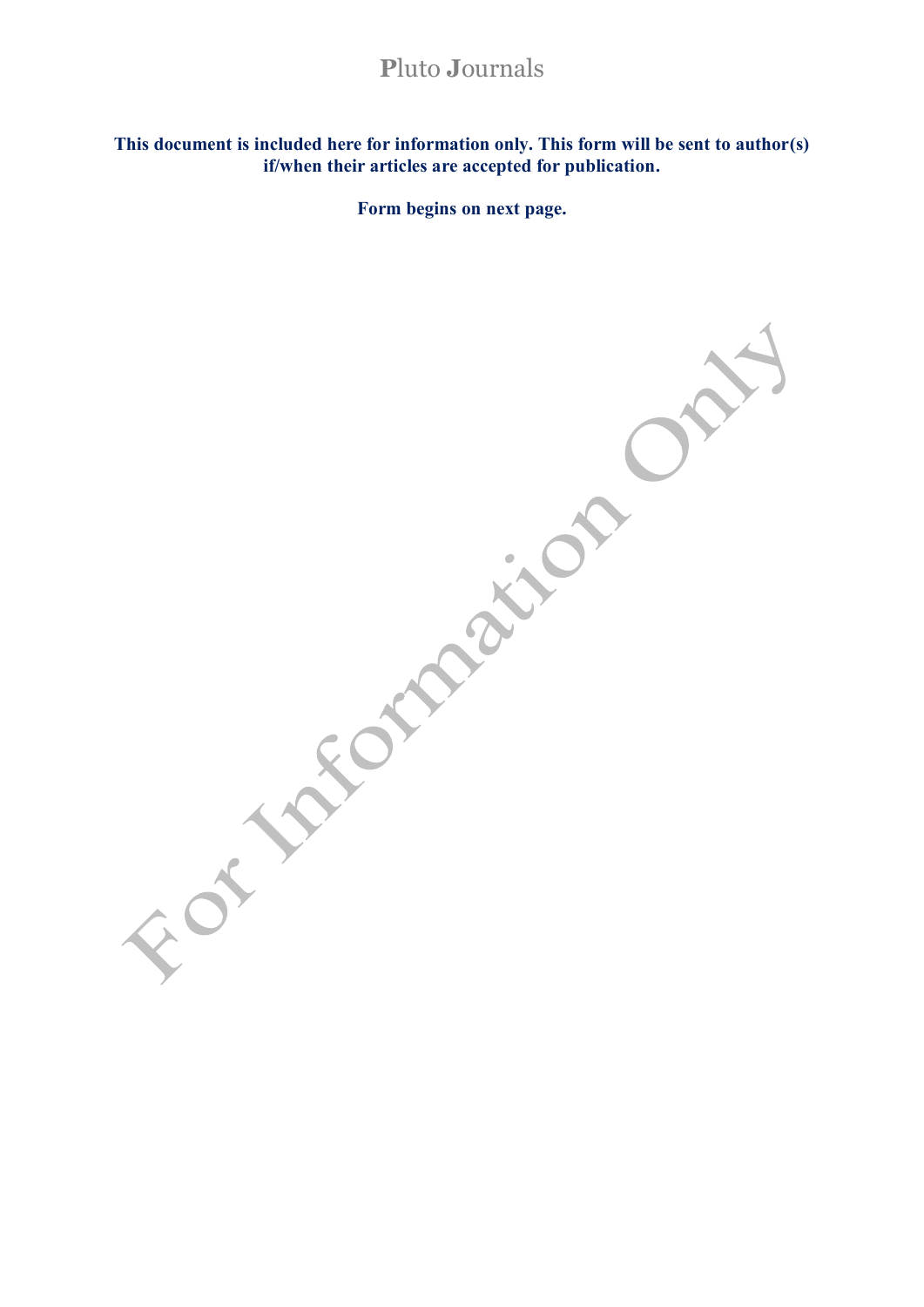# **PERMISSION TO PUBLISH AN ARTICLE IN**

# **International Journal of Disability and Social Justice**

|--|--|--|--|--|--|

of (insert address)……………………………………

Hereby grant permission to Pluto Journal Limited of 72 Priory Gardens London N6 5QS, to publish my article

(insert title of article)

……………………………………………………………………………………………….

# In the Journal **International Journal of Disability and Social Justice**

I hereby confirm that this is my original work and that (delete as appropriate)

• I own sole copyright in this work

And that the work (delete as appropriate)

• Has never been published before

I understand that in granting this consent I am granting to Pluto Journal Ltd an exclusive worldwide license to publish in the English language in print form and on the Internet but that moral rights will be retained by the original author/s and copyright will be held by the original holder/s.

Signature: (we can not accept typed signatures)

Date: ………………………… Place: ………………………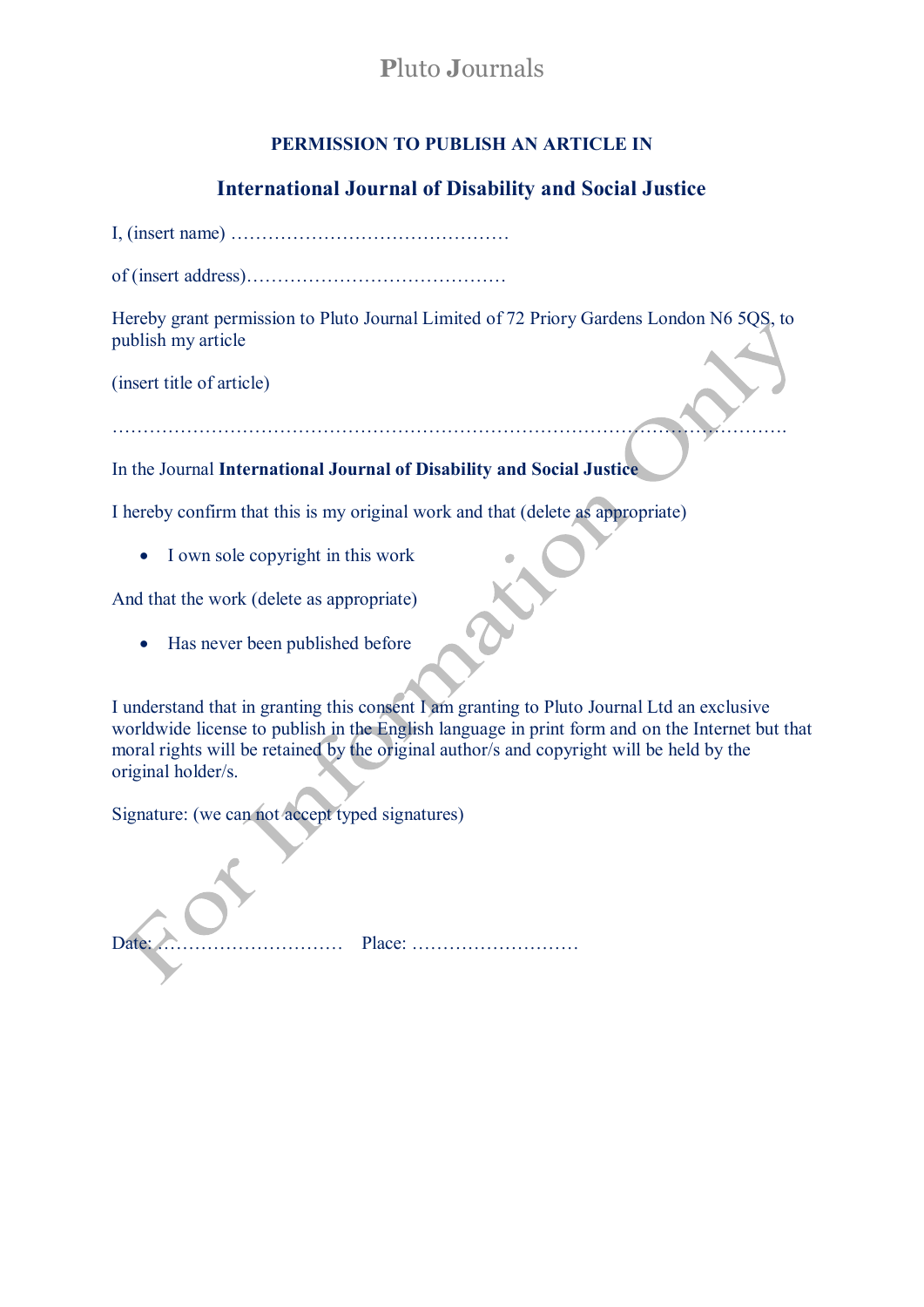## **PLUTO JOURNALS**

## **NOTES FOR AGREEMENT FOR THE TRANSFER OF COPYRIGHT**

#### A. COPYRIGHT

1. The Author assigns to Pluto Journals, during the full term of copyright and any extensions or renewals, the rights to publish, reproduce, distribute, display and store the Article worldwide in all forms, formats and media now known or as developed in the future, including print, electronic and digital forms, to translate the Article into other languages, create adaptations, summaries or extracts of the Article or other derivative works based on the Article, and to sub-license all such rights to others. For the avoidance of doubt electronic and digital forms shall include, but not be limited to databases, CD-ROM and in forms accessible via electronic and digital networks and wireless transmission and communication systems.

2. Reproduction, posting, transmission or other distribution or use of the final Article in whole or in part in any medium (but not on a commercial or systematic basis) by the Author as permitted by this Agreement requires a citation to the Journal and an appropriate credit to Pluto Journals as Publisher, and/or the Society if applicable, suitable in form and content as follows: (Title of Article, Author, Journal Title and Volume/lssue, Copyright © [year], copyright owner as specified in the Journal). Links to the final article on Pluto Journals' website are encouraged where appropriate.

#### B. RETAINED RIGHTS

Notwithstanding the above, the Author retains the right to be identified as the Author of an article whenever and wherever the Article is published, patent rights, trademark rights, or rights to any process, product or procedure described in an article.

#### C. PERMITTED USES BY AUTHOR

1. Submitted Version. Pluto Journals licenses back the following rights to the Author in the version of the Article as originally submitted for publication ('preprint'):

a. The right to post such a 'preprint' on the Author's own website, or institution'sintranet,or within the Institutional Repository of his/her institution or company of employment, but only with the following acknowledgement: This is the pre-peer reviewed version of the following article: FULL CITE, which has been published in final form at [Link to final article].

b. The right to transmit print and share copies with colleagues (but not on a commercial or systematic basis).

2. Accepted Version ('postprint'). The Author has the right to post the Article in the form accepted for publication in a Pluto Journals journal following the process of peer review (but not the final publisher-created PDF, HTML or XML version) after an embargo period of 6 months as an electronic file on an Author's own website for personal or professionaluse, or on an Author's internal university, college, or corporate network or intranet, or within an Institutional or Subject Repository, but not for commercial sale or for any systematic external distribution by a third party (for example a listserv or database connected to a public access server) provided that you include the following acknowledgement: This is an electronic version of the following article: FULL CITE, published at [Link to final article].